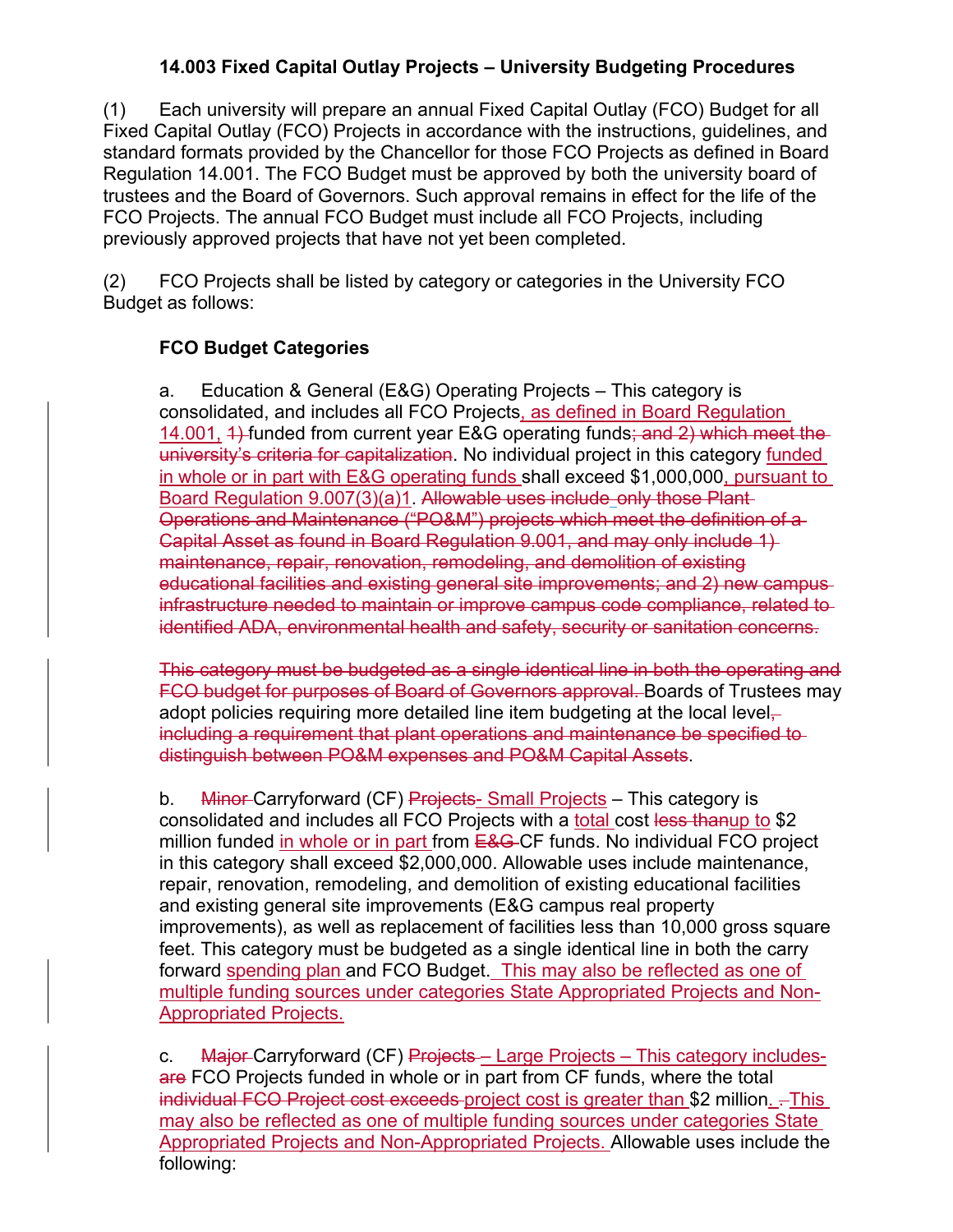- i. Completion of a Public Education Capital Outlay (PECO) project that has received a state appropriation and is included on the Board's incomplete project list.
- ii. A renovation, repair, or maintenance project with a total cost where the total CF expenditure on the project is between \$2 million andup to \$5 million.
- iii. A remodeling or infrastructure project, including a developmental research school, with a total cost where the total CF expenditure is between \$2 million andup to \$10 million.
- iv. Repair or replacement of facilities due to damage caused by a natural disaster.

d. State Appropriated Projects includes all FCO Projects using funds originally appropriated as FCO funds by the State of Florida, notwithstanding the criteria provided in Board Regulation 14.001. These funds should never be included in the university operating budget. Examples include PECO and Capital Improvement Trust Fund (CITF).

e. Non-Appropriated Projects includes all FCO Projects that have not directly or indirectly used funds appropriated by the State. Examples of such funding sources would include housing revenue bonds, parking revenue bonds, private donations, federal grants, insurance proceeds, and athletic revenues.

(3) For the purpose of this regulation, Fixed Capital Outlay (FCO) Projects do not apply to those projects acquired, constructed, and owned by a Direct Support Organization or under a Public Private Partnership; the requirements for those projects are addressed in either the Debt Management Guidelines or the Public Private Partnership Guidelines.

(4) The FCO Budget may be amended, subject to use of only the categories authorized in section (2), as follows:

a. E&G Operating Projects - must be approved by the board of trustees or designee.

b. Minor CF Projects Small Projects – Individual new projects up to \$2 million, as well as increases up to \$2 million on individual existing projects, must be approved by the board of trustees or designee.

c. Major CF ProjectsLarge Projects – Individual new projects added to the FCO Budget, as well as greater than \$2 million and increases greater than \$2 million in CF expenditures onto individual existing projects greater than \$2 million, require Board of Trustees and Board of Governors approval.

d. State Appropriated Projects – Individual new projects greater than \$5 million, as well as and increases over \$5 million to existing individual projects, greater than \$5 million require Board of Trustees and Board of Governors approval.

e. Non-Appropriated Projects – All new projects greater than \$5 million, andas well as increases over \$5 million to existing projects, greater than \$5 million require Board of Trustees and Board of Governors approval.